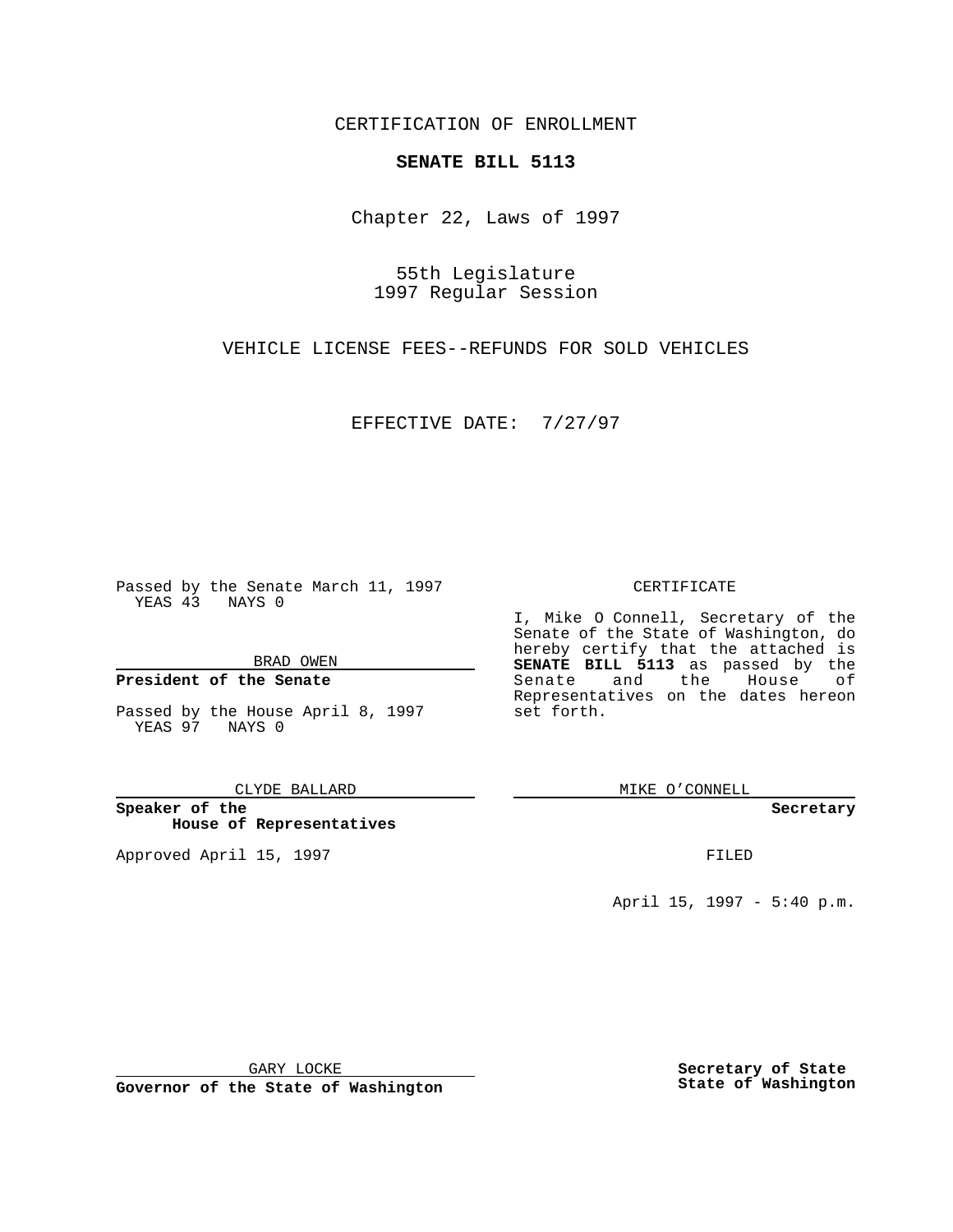## **SENATE BILL 5113** \_\_\_\_\_\_\_\_\_\_\_\_\_\_\_\_\_\_\_\_\_\_\_\_\_\_\_\_\_\_\_\_\_\_\_\_\_\_\_\_\_\_\_\_\_\_\_

\_\_\_\_\_\_\_\_\_\_\_\_\_\_\_\_\_\_\_\_\_\_\_\_\_\_\_\_\_\_\_\_\_\_\_\_\_\_\_\_\_\_\_\_\_\_\_

Passed Legislature - 1997 Regular Session

**State of Washington 55th Legislature 1997 Regular Session By** Senator Oke

Read first time 01/15/97. Referred to Committee on Transportation.

 AN ACT Relating to license fees; and amending RCW 46.68.010 and 88.02.055.

BE IT ENACTED BY THE LEGISLATURE OF THE STATE OF WASHINGTON:

 **Sec. 1.** RCW 46.68.010 and 1996 c 31 s 1 are each amended to read as follows:

 Whenever any license fee, paid under the provisions of this title, has been erroneously paid, either wholly or in part, the payor is entitled to have refunded the amount so erroneously paid. A license fee is refundable in one or more of the following circumstances: (1) If the vehicle for which the renewal license was purchased was destroyed before the beginning date of the registration period for which the renewal fee was paid; (2) if the vehicle for which the renewal license was purchased was permanently removed from the state before the beginning date of the registration period for which the renewal fee was paid; (3) if the vehicle license was purchased after 16 the owner has sold the vehicle;  $((or))$  (4) if the vehicle is currently licensed in Washington and is subsequently licensed in another jurisdiction, in which case any full months of Washington fees between the date of license application in the other jurisdiction and the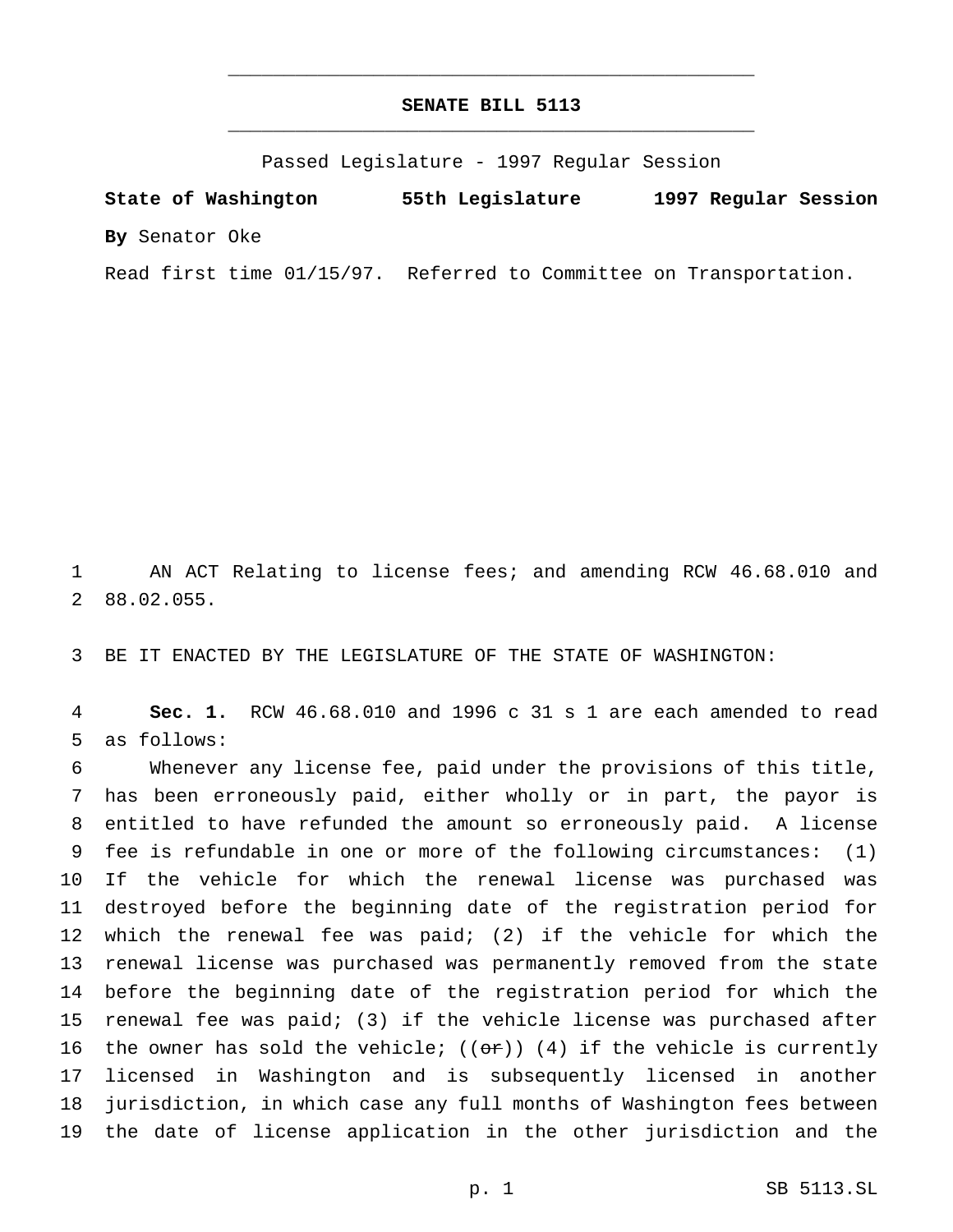1 expiration of the Washington license are refundable; or (5) if the vehicle for which the renewal license was purchased is sold before the 3 beginning date of the registration period for which the renewal fee was 4 paid, and the payor returns the new, unused, never affixed license renewal tabs to the department before the beginning of the registration 6 period for which the registration was purchased. Upon ((such)) the refund being certified to the state treasurer by the director as correct and being claimed in the time required by law the state treasurer shall mail or deliver the amount of each refund to the person entitled thereto. No claim for refund shall be allowed for such erroneous payments unless filed with the director within three years after such claimed erroneous payment was made.

 If due to error a person has been required to pay a vehicle license fee under this title and an excise tax under Title 82 RCW that amounts to an overpayment of ten dollars or more, that person shall be entitled to a refund of the entire amount of the overpayment, regardless of whether a refund of the overpayment has been requested. If due to error the department or its agent has failed to collect the full amount of the license fee and excise tax due and the underpayment is in the amount of ten dollars or more, the department shall charge and collect such additional amount as will constitute full payment of the tax and fees.

 Any person who makes a false statement under which he or she obtains a refund to which he or she is not entitled under this section is guilty of a gross misdemeanor.

 **Sec. 2.** RCW 88.02.055 and 1996 c 31 s 2 are each amended to read as follows:

 Whenever any license fee paid under this chapter has been erroneously paid, in whole or in part, the person paying the fee, upon satisfactory proof to the director of licensing, is entitled to a refund of the amount erroneously paid. A license fee is refundable in one or more of the following circumstances: (1) If the vessel for which the renewal license was purchased was destroyed before the beginning date of the registration period for which the renewal fee was paid; (2) if the vessel for which the renewal license was purchased was permanently removed from the state before the beginning date of the registration period for which the renewal fee was paid; (3) if the vessel license was purchased after the owner has sold the vessel;